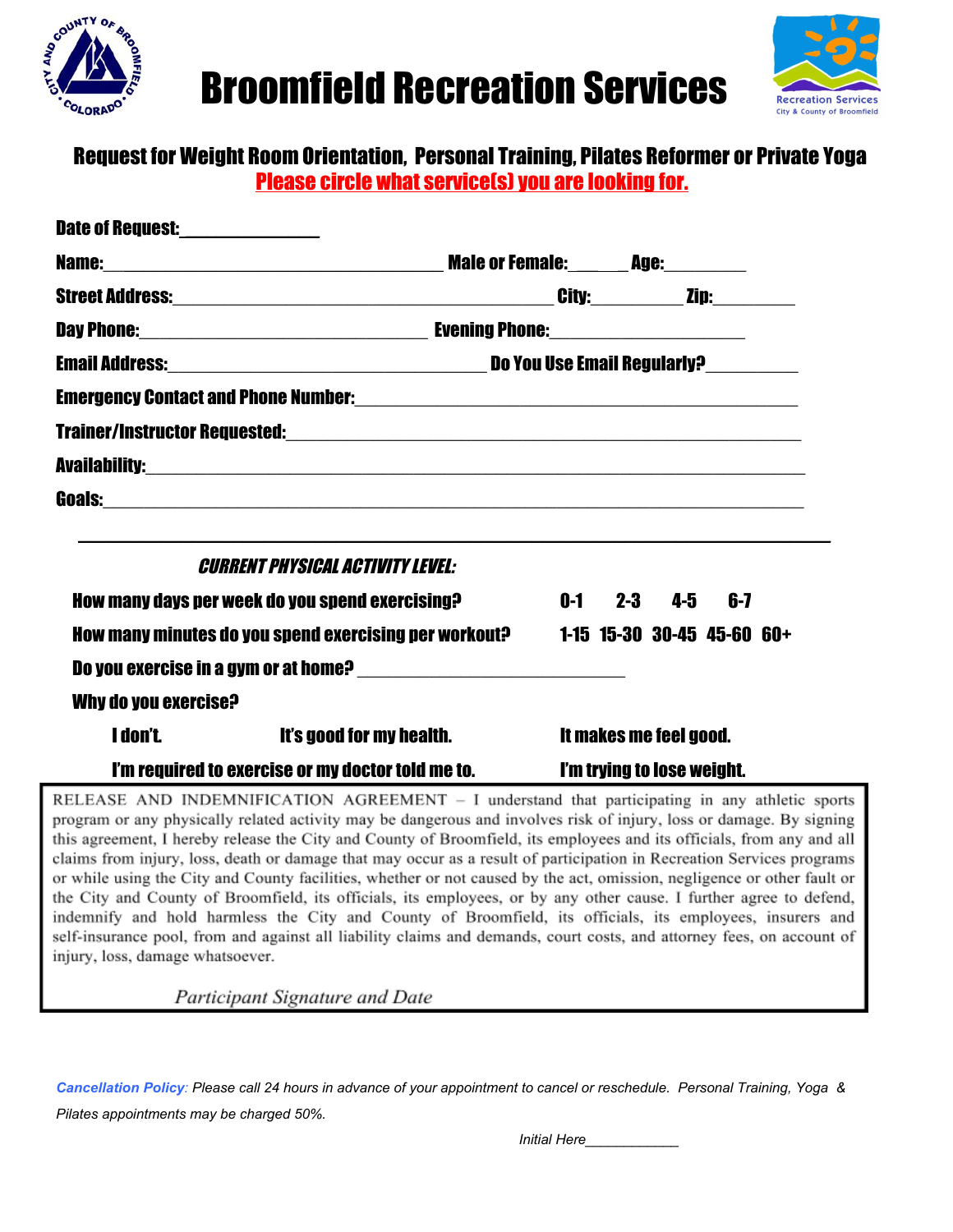

# Broomfield Recreation Services



**PAR-Q**

### **Physical Activity Readiness Questionnaire**

 For most people physical activity should not pose any problem or hazard. The physical activity readiness questionnaire has been designed to identify the small number of adults for whom physical activity might be inappropriate or those who should have medical advice concerning the type of activity most suitable for them.

Common sense is your best guide when you answer these questions. Please read the questions carefully and answer each one honestly.

**YES NO**

\_\_\_\_\_ \_\_\_\_\_ 1. Has your doctor ever said that you have a heart condition AND that you should only do physical activity recommended by a doctor?

\_ \_\_\_\_ 2. Do you feel pain in your chest when you do physical activity?

\_\_\_\_\_ \_\_\_\_\_ 3. In the past month, have you had chest pain when you were not doing physical activity?

\_\_\_\_\_ \_\_\_\_\_ 4. Do you lose your balance because of dizziness or do you ever lose consciousness?

\_\_\_\_\_ \_\_\_\_\_ 5. Do you have a bone or joint problem that could be made worse by a change in your physical activity?

\_ \_\_\_\_\_ 6. Is your doctor currently prescribing drugs (for example, water pills) for your blood pressure or heart condition?

\_\_\_\_\_ \_\_\_\_\_ 7. Do you know of ANY OTHER REASON why you should not do physical activity?

#### **If you answered YES to one or more questions…**

Talk with your doctor and have them fill out a Physician Release form (available at the front desk or at [www.broomfieldrecreation.com\)](http://www.broomfieldrecreation.com/) BEFORE you participate in a personal fitness training or Pilates reformer session. Tell your doctor about the PAR-Q and which questions you answered yes to.

#### **If you answered NO to all the questions…**

If you answered NO honestly to ALL the PAR-Q questions, you can be reasonably sure that you can:

- Start becoming more physically active, begin slowly and build up gradually. This is the safest and easiest way to go.
- Take part in a personal fitness trainer appointment; this is an excellent way to determine your basic fitness so you can plan the best way for you to live actively.

*You should delay becoming more physically active if you are NOT feeling well because of temporary illness such as a cold or a fever OR if you are or may be pregnant please consult your physician before becoming physically active.*

 *Cancellation Policy: Please call 24 hours in advance of your appointment to cancel or reschedule. Personal Training, Yoga & Pilates appointments may be charged 50%.*

 *Initial Here\_\_\_\_\_\_\_\_\_\_\_\_*